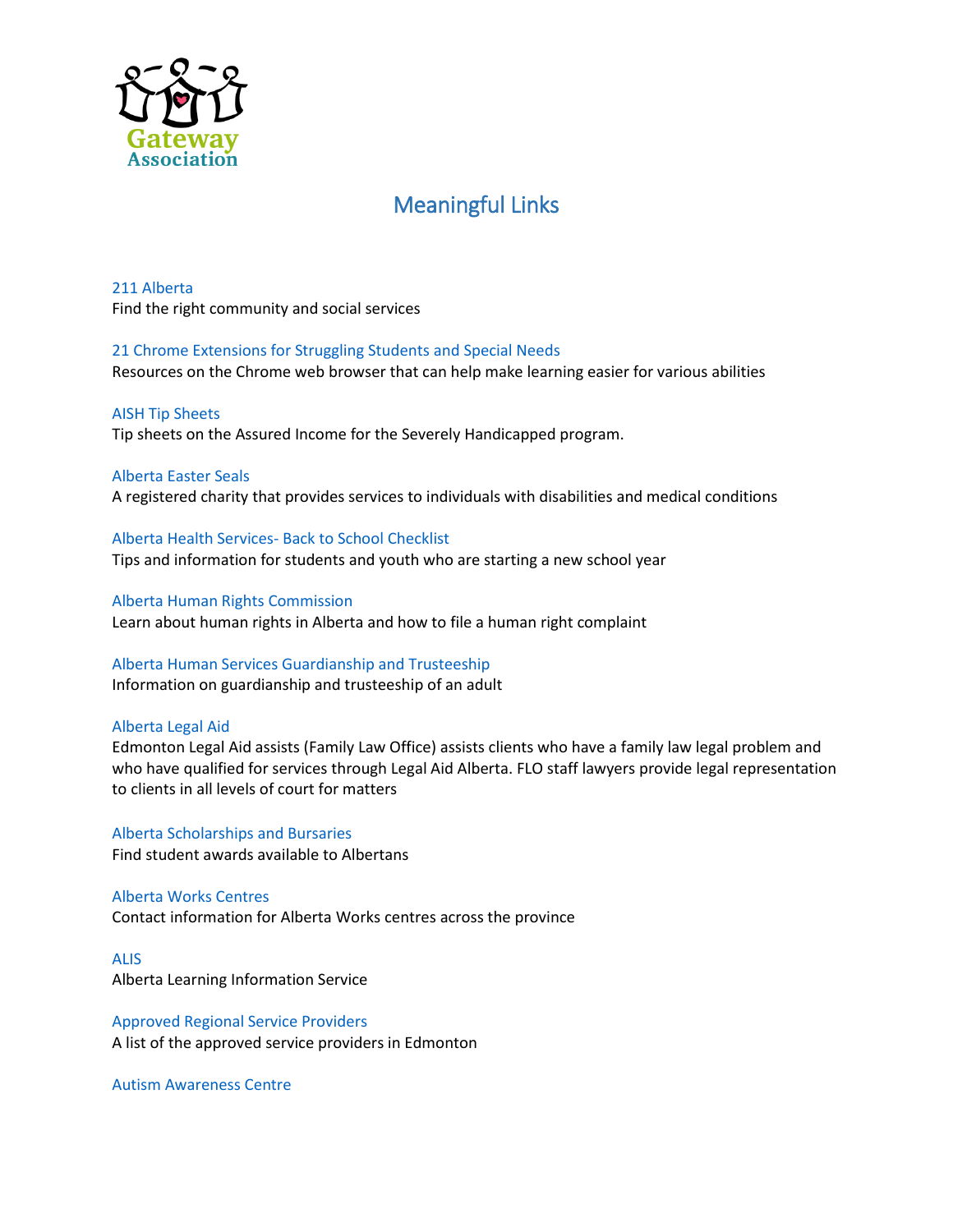

## [Autism Society of Edmonton](http://www.autismedmonton.org/)

Autism Society of Edmonton and Area provides support to families and people living with autism.

## [Catholic Social Services](https://www.cssalberta.ca/)

The community Outreach and Disability Services provides residential, vocational, and outreach programs.

# [Capacity Works 2](http://www.capacityworks2.com/)

Downloadable resources on person-centered planning.

# [Care.com](https://www.care.com/en-ca/)

Find a Caregiver

[CASA](http://www.casaservices.org/) Children, Adolescents and Family Mental Health

[CASA Caregiver Village](http://www.caregivervillage.ca/index.php/webapp) Mental health resources for children and adolescents

## [Centre for Autism Services Alberta](https://centreforautism.ab.ca/)

A non-profit, registered charity that strives to maximize the potential of individuals affected by Autism Spectrum Disorder

#### [Centre Stage Musical Theatre](http://www.edss.ca/centre-stage-musical-theatre)

Musical theatre groups offered through Edmonton Down Syndrome Society

## [Cerebral Palsy Information](https://www.cerebralpalsyguidance.com/cerebral-palsy/)

## [Choral Art Program](http://www.choralmorphosis.com/choral_arts_program) A choral art program for people with disabilities ages 16 to adult

[Child Care Lookup](http://humanservices.alberta.ca/oldfusion/ChildCareLookup.cfm) A search engine for to find child care programs in Alberta

[College of Physicians and Surgeons](http://search.cpsa.ca/physiciansearch) Find a Physician in Alberta

# [Community Options](http://www.communityoptions.ab.ca/) A non-profit organization that provides services for children and families.

# Contact your cit[y councillor](http://www.edmonton.ca/city_government/council_committee_meetings/interact-with-council.aspx) Contact information for your city councillor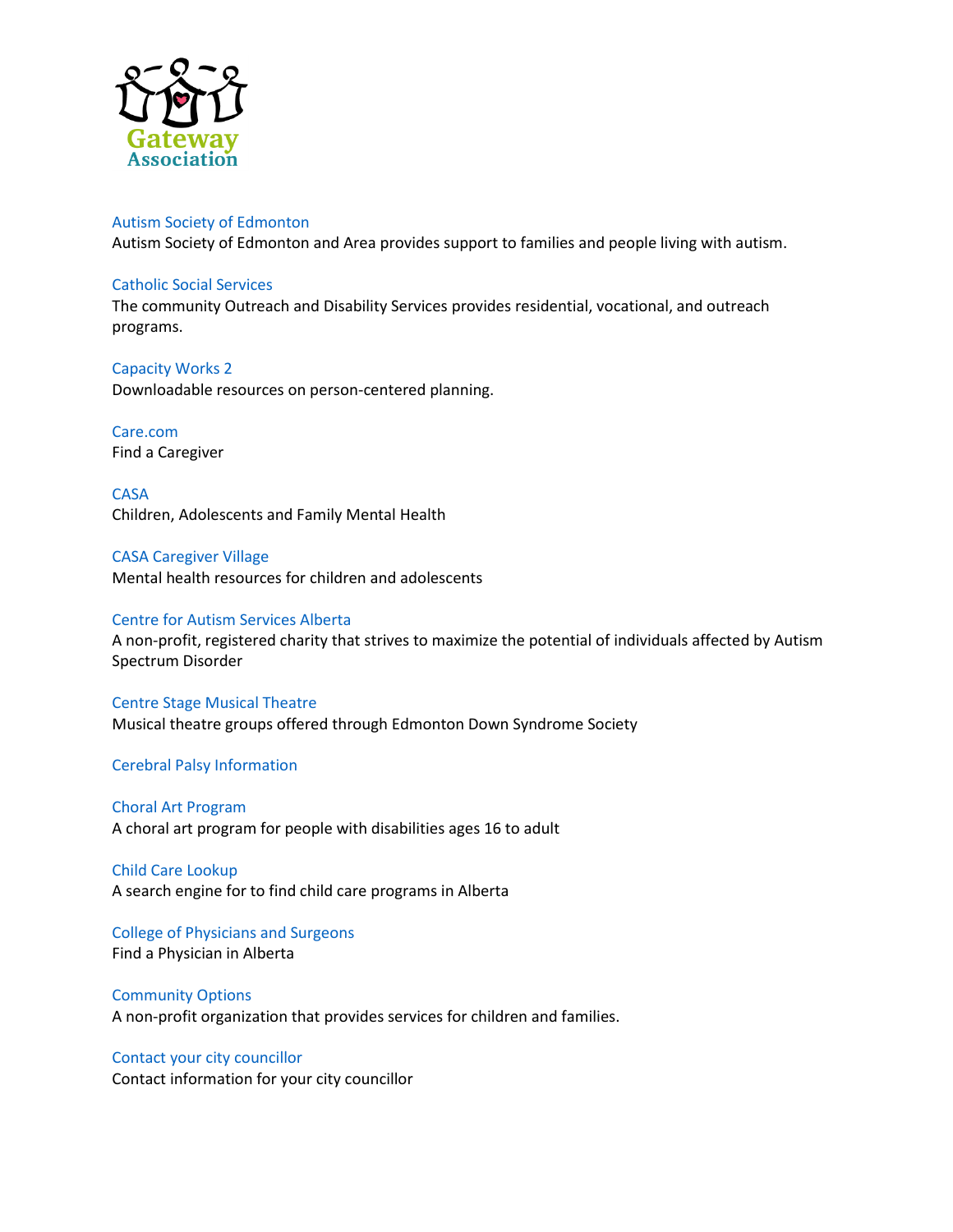

[Contact your MLA](http://www.assembly.ab.ca/net/index.aspx?p=mla_home) Contact information for your MLA

[Citizen-Centered Leadership](http://www.citizencenteredleadership.org/) A Citizen-Centered Leadership Resource and Learning Center

[Disability Rights UK](http://www.disabilityrightsuk.org/) An advocacy organization focusing on disability rights

[Edmonton Cerebral Palsy Association](http://edmontoncp.com/) An organization that provides supports and services to people living with Cerebral Palsy

[Edmonton Down Syndrome Clinic](http://edss.ca/edmonton-down-syndrome-clinic/) A family centered clinic for families that have children living with Down Syndrome

[Edmonton Down Syndrome Society](http://edss.ca/) An organization dedicated to improving the lives of people who live with Down Syndrome

[Family and Community Resource Centre](http://fcrc.albertahealthservices.ca/) Information, resources and supports related to children's health and well-being.

## [Every Canadian Counts](http://everycanadiancounts.com/a-broken-system/)

A coalition committed to improving conditions for people living with disabilities

[Excel Society](http://www.excelsociety.org/) Providing care services to people living with many different disabilities

[Help 4 me](http://help4me.ca/) Alberta Mental Health website for youth struggling with mental health

[iMood Journal App](https://itunes.apple.com/us/app/imoodjournal/id517952128?mt=8) An app that helps tracks your mood to help improve self-management

[Inform Alberta](https://informalberta.ca/public/organization/orgProfileStyled.do?organizationQueryId=1379) Alberta's Province Wide Service directory

[Internet Mental Health](http://www.mentalhealth.com/home/) A free encyclopedia of mental health information

[Mental Health Helpline](http://www.albertahealthservices.ca/info/service.aspx?id=6810)

Crisis support hotline for people who are struggling with mental health issues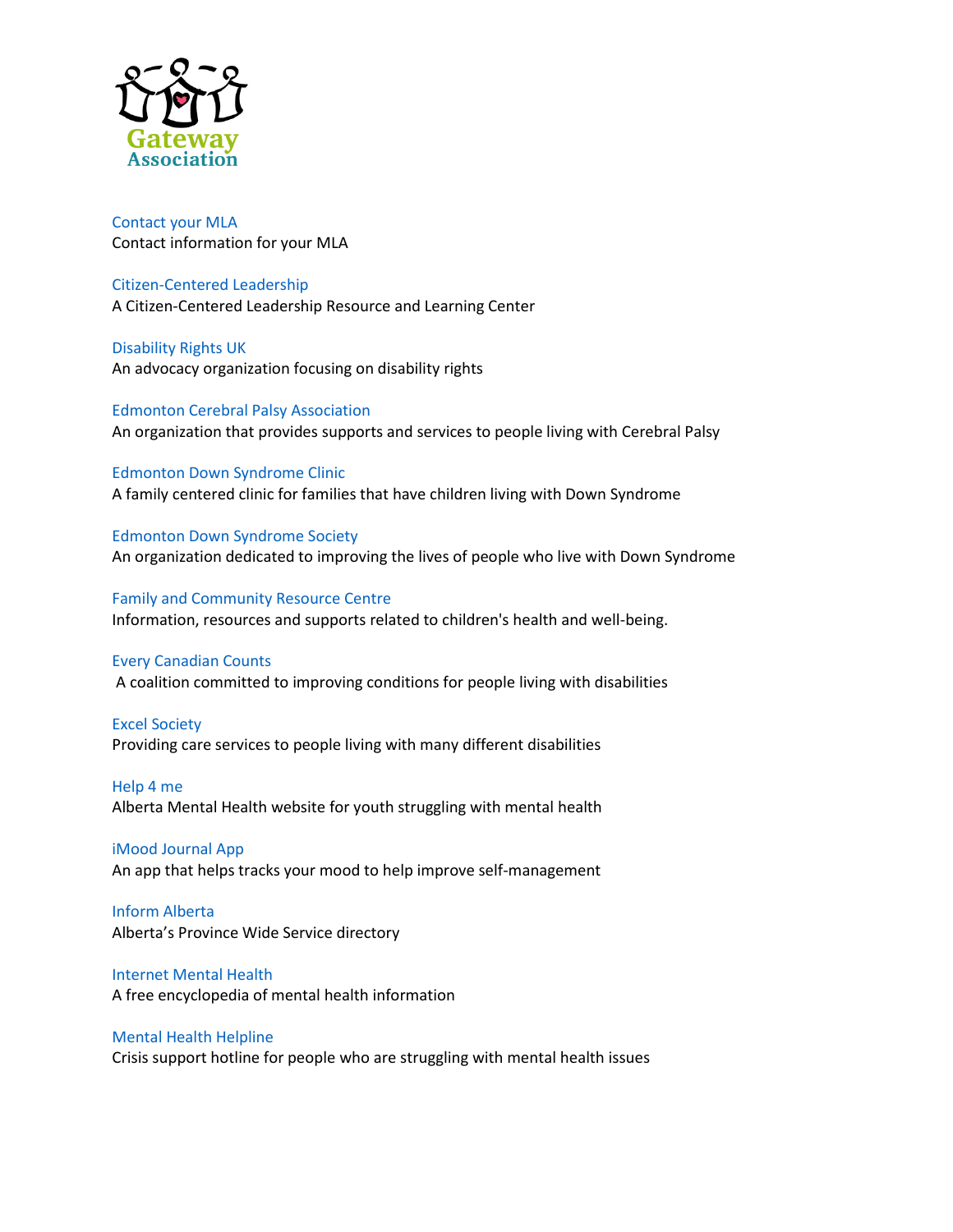

[Meetup](http://www.meetup.com/) A site that connects people to their community through their interests

#### [Multicultural Health Brokers](http://mchb.org/programs/disabilities/)

An organization in Edmonton that supports newcomers

[My Health Alberta](https://myhealth.alberta.ca/) Access non-emergency health information

[Online Claims Reimbursement](https://ocr.humanservices.alberta.ca/) Online Claims Reimbursement for FSCD and PDD Services

[Online Crisis Chat](http://edmonton.cmha.ca/programs_services/online-crisis-chat/#.VuHCqfkrK00) Canadian Mental Health Association (Edmonton) online crisis support.

#### P.A.L.S.- [Project Adult Literacy Society](http://palsedmonton.ca/)

An Edmonton organization committed to improving adult literacy through reading, writing, speaking and math

[Persons with Developmental Disabilities \(PDD\)](http://www.humanservices.alberta.ca/disability-services/pdd.html) Information about PDD supports and services

[Person Centered Planning Education Site](http://www.personcenteredplanning.org/)

#### [Plan Edmonton](http://planedmonton.ca/)

A non-profit organization that helps build social connections for individuals with disabilities and their families

[Registered Disability Savings Plan](http://www.esdc.gc.ca/eng/disability/savings/index.shtml) Government of Canada website information on the Registered Disability Savings Plan

[Residential Aide Placement Service](http://rapsedm.org/index.htm) Residential and employer services for families looking to hire a support staff member

#### [SAGE](http://www.mysage.ca/)

An Edmonton organization that provides assistance for seniors, guardianship and trusteeship

## [Sexual Assault Centre of Edmonton](https://www.sace.ab.ca/)

The Sexual Assault Centre of Edmonton (SACE) exists to empower individuals affected by sexual abuse and assault, and empower communities to take action against sexual violence